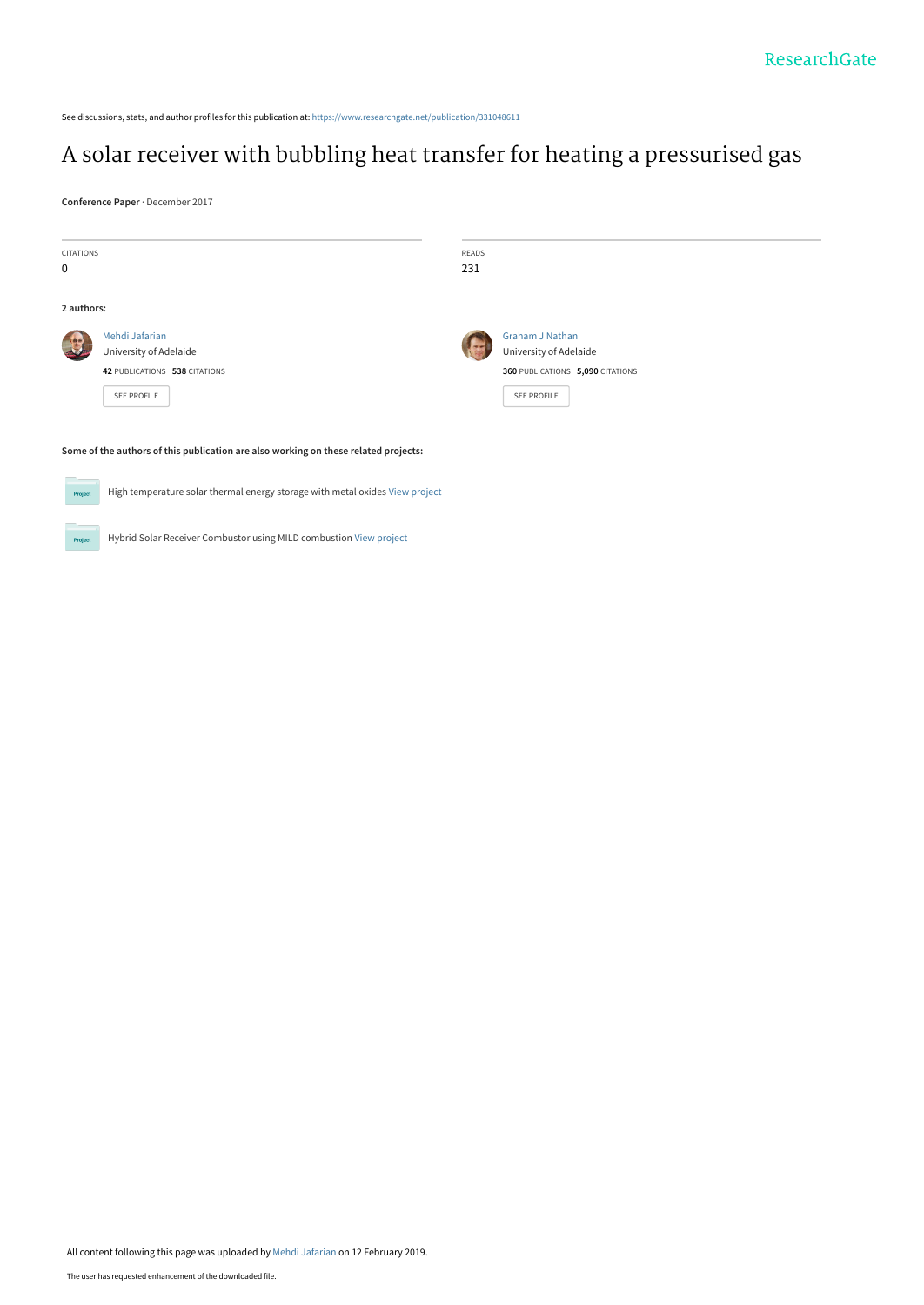

# **Mehdi Jafarian**

# **A solar receiver with bubbling heat transfer for heating a pressurised gas**

Mehdi Jafarian and Graham J. Nathan

*Centre for Energy Technology, Schools of Mechanical The University of Adelaide, SA 5005, Australia E-mail: mehdi.jafarian@adelaide.edu.au*

#### **Abstract**

A novel solar receiver to indirectly heat a pressurised gas stream by bubbling it through a molten metal/metal oxide surrounding a cavity receiver is reported. The pressurised gas is injected as bubbles through the nozzles into the bath of heat transfer fluid, in which the cavity is suspended. This generates a high heat transfer rate to mitigate the exergy destruction that is typically associated with the indirect heating of a pressurised gas. The demonstration of a 1kW bench scale model of this receiver is reported using gallium and nitrogen as the heat transfer medium and working fluid, respectively. These experiments show that a low temperature difference can be achieved of approximately 10 °C between the temperature of the cavity and of the molten metal. In addition, the temperature difference between the molten metal bath and the outlet gas decreases as the gas flow rate increases. This implies that the heat transfer in this device is limited by the particular bubble configuration, so that even higher heat transfer rates are possible with optimisation of the bubbler.

# **1. Introduction**

The solar to electrical efficiency of the concentrated solar power plants can be improved over current commercial technology through increasing the temperature of the inlet hot gas to the gas turbines (Kribus et al., 1998; Romero and Steinfeld, 2012). This has been demonstrated at pilot-scale using a hybrid solar gas turbine, in which the temperature of the pressurised air emerging from the solar receiver was further heated using combustion before its introduction to the gas turbine (Schwarzbözl et al., 2006). The target pressure in solar and solar-hybrid air Brayton cycles is in the range 3-35 bar, while the target temperature is around 1250 °C (Boyce, 2012). However, the upper end of these temperature and pressure ranges is yet to be demonstrated to operate reliably for extended periods due to the combined challenges resulting from the low thermal conductivity and heat capacity of air and the need to seal a pressurised receiver. That is, there is a fundamental incompatibility between the need for small gaps to achieve high heat transfer between a gas and a solid wall and the need for large clearance to avoid mechanical stresses from different thermal expansion. Therefore there is need to develop new solar receivers that offer the potential to achieve high heat transfer coefficients in pressurised devices that avoid generating high thermal stresses during heating or cooling.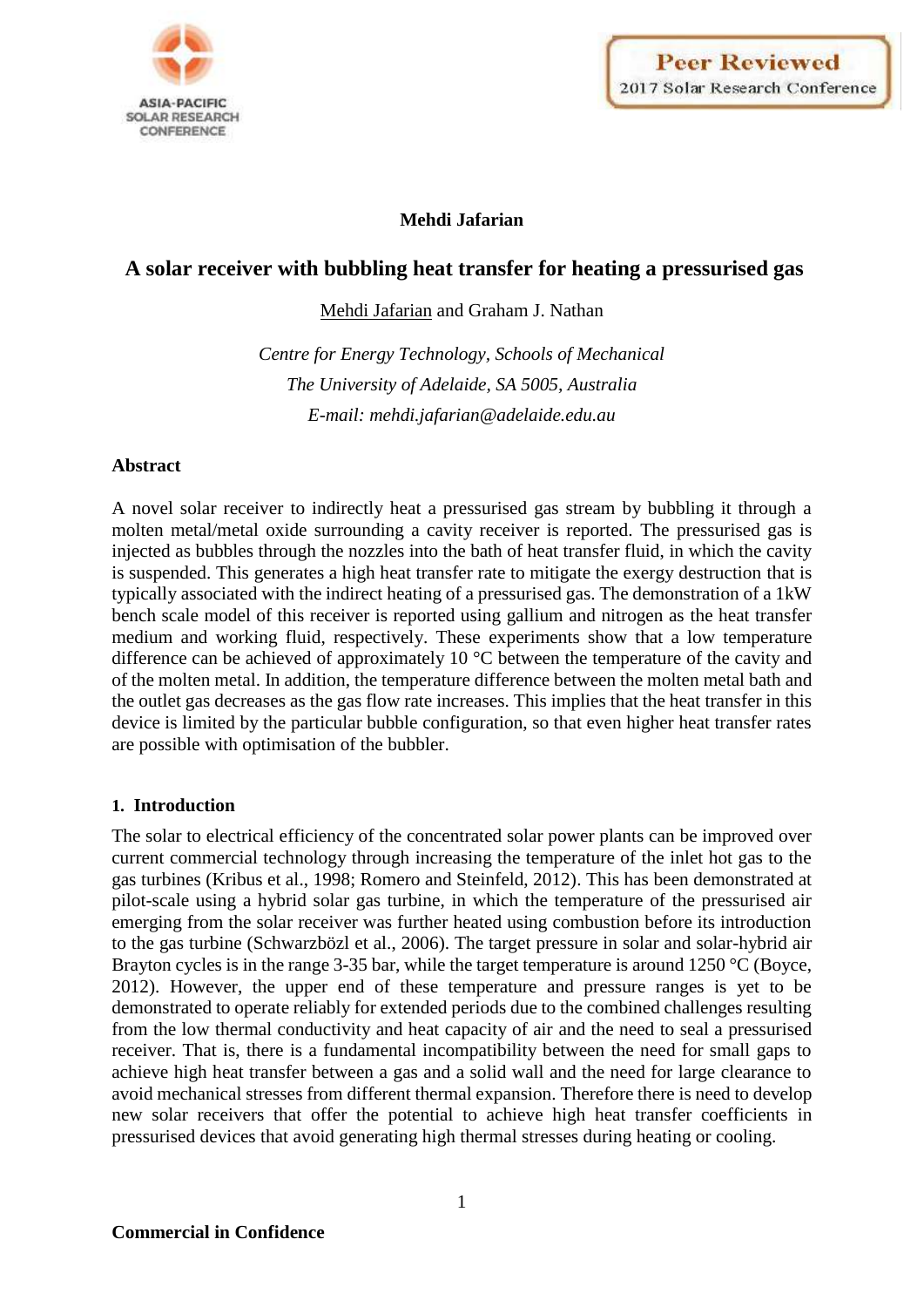

Various configurations of the pressurised solar receivers have been proposed previously for both directly and indirectly heated concepts. In direct heating configurations, concentrated solar radiation (CSR) is either absorbed directly by the high pressure gas or by a surface (such as a particle), which is exposed to it. Outlet air temperatures of up to 1200 °C at a pressure of 20 bar with a peak efficiency of approximately 70% have been achieved in short-term trials (Buck et al., 2002; Karni et al., 1997; Pritzkow, 1991) using direct heating concepts (Hischier, 2011). However, to allow the fluid to be pressurised, these solar receivers require a transparent window which is vulnerable to high pressure, especially when the window size is increased to scales of more than 1 MW as is anticipated to be needed for industrial devices. It has been also shown that the application of a window imposes serious technical construction and operating problems owing to special requirements in optical properties, mechanical strength, high diurnal variable working temperature of the receiver, sealing, cooling and the need for a stress-less installation (Ávila-Marín, 2011; Posnansky and Pylkkänen, 1991; Pritzkow, 1991). Hence it is desirable to avoid the need for window.

In indirect heating concepts the working fluid is not directly exposed to either the CSR or the surface heated by it. In this method, CSR is first absorbed by radiation through a surface and then is transferred by conduction to a second surface, from which it is transferred to the pressurised air, mostly by convection. This avoids the need for the transparent window, but is achieved at the price of a lower heat transfer coefficient through the absorber walls and an associated lower outlet temperature (Jarvinen, 1977; Strumpf et al., 1982). The accompanying disadvantages are associated with the restrictions imposed by the material of the receiver wall, which requires resistance to thermal shock, good thermal conductivity and inertness to oxidation by air (Hischier, 2011). These introduce challenges to the structural integrity, since a high heat transfer coefficient typically leads to small clearances between the material surrounding the cavity and the cavity itself, which result in a high risk of thermal stresses being induced during heating and cooling. It is therefore desirable to identify alternative approaches that offer high rates of heat transfer together with low mechanical confinement to allow the cavity to expand or contract freely with no risk of contact with other components.

There are many industrial application in which a gas is bubbled through submerged injection ports into a liquid to promote the rate of heat and mass transfer between them (Deckwer, 1980; Leonard et al., 2015). These include the bottom blowing of oxygen into steel (Schwarz, 1996), the Pachuca tank used in the metallurgical industry and aerobic fermenters in biotechnologies (Chisti and Moo-Young, 1987; Shekhar and Evans, 1989). However, to the best knowledge of the authors, the potential advantages of bubbling media has yet to be investigated for solar receivers, with all receiver concepts explored to date being limited to either gas-only, liquidonly or particle based systems (Ho and Iverson, 2014; Piatkowski et al., 2011). The aim of the present investigation is therefore to explore the potential benefit of bubbling media to seek to mitigate the challenges of heating a pressurised fluid in a solar receiver. More specifically, we aim to directly assess its performance through a first-of-a-kind experimental investigations of a solar bubble receiver.

# **2. The solar bubble receiver**

A novel and patent-pending indirectly heated solar receiver has been recently proposed at the University of Adelaide. This device employs a molten metal/metal oxide as the heat transfer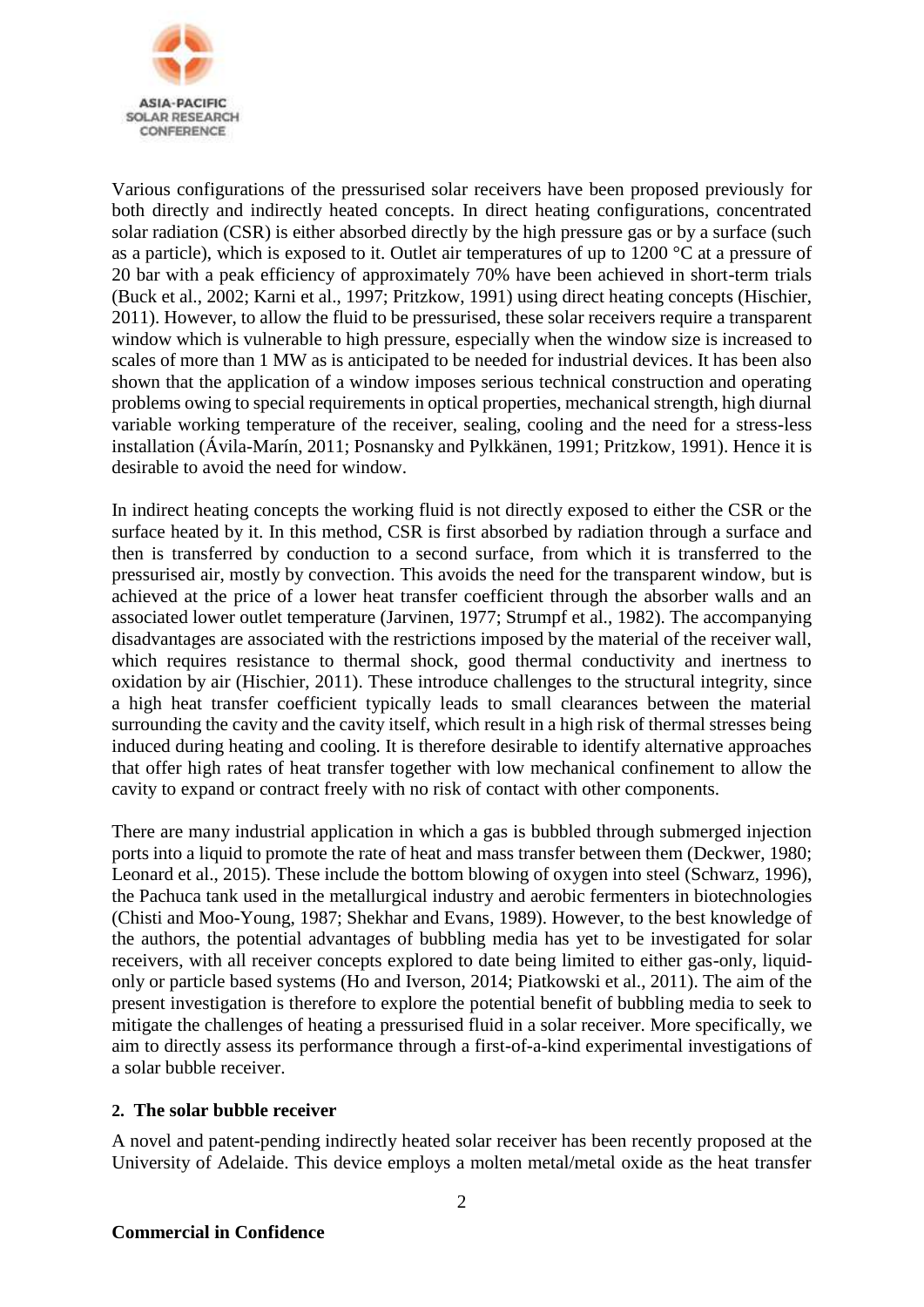

medium, to facilitate the heat transfer between the cavity and the pressurised gas (Jafarian et al., 2017). The key components of this solar receiver are shown in Figure 1. The CSR is absorbed by the inner surface of the cavity and transferred to the liquid bath through convection heat transfer from the outer surface of the cavity. The pressured gas is dispersed into the liquid bath from below the cavity to induce convective heat transfer between the bubbles, the bath and the surface.



**Figure 1. Schematic representation of the novel patent-pending high temperature solar cavity bubble receiver in a beam up configuration. The injected gas through the nozzles at the bottom of the molten metal/metal oxide column is heated by the concentrated solar radiation that is transferred through the cavity walls (Jafarian et al., 2017).**

# **3. Methodology**

# *3.1. Experimental arrangement and operative conditions*

A schematic diagram of the bench-scale test-rig employed in this work is presented in Figure 2. The specific dimensions of the system are also shown. The system consists of a cavity that is submerged in a molten metal, here gallium  $(Ga)$ , through which nitrogen  $(N_2)$  was injected as the heat transfer fluid. The inlet gas was injected into the molten bath through three nozzles, while the temperatures of the cavity, inlet and outlet gases were monitored using K-type thermocouples, shown as TC in Figures 2 and 3. The temperature distributions within the cavity wall in both  $r$  and  $\phi$  directions were also monitored using K-type thermocouples, as shown in Figures 2 and 3. These were later used to measure the local heat transfer coefficient, *hϕ,cav,Ga*, at the surface between the cavity and liquid gallium. A 1kW cartridge heater was employed to heat the cavity. Another thermocouple (shown as  $TC_{C-H}$  in Figure 3) was also used to monitor the temperature of the cartridge heater. For the present experiments the temperature of the heater was set to 425 °C using a thermocouple (Figure 2) together with a temperature control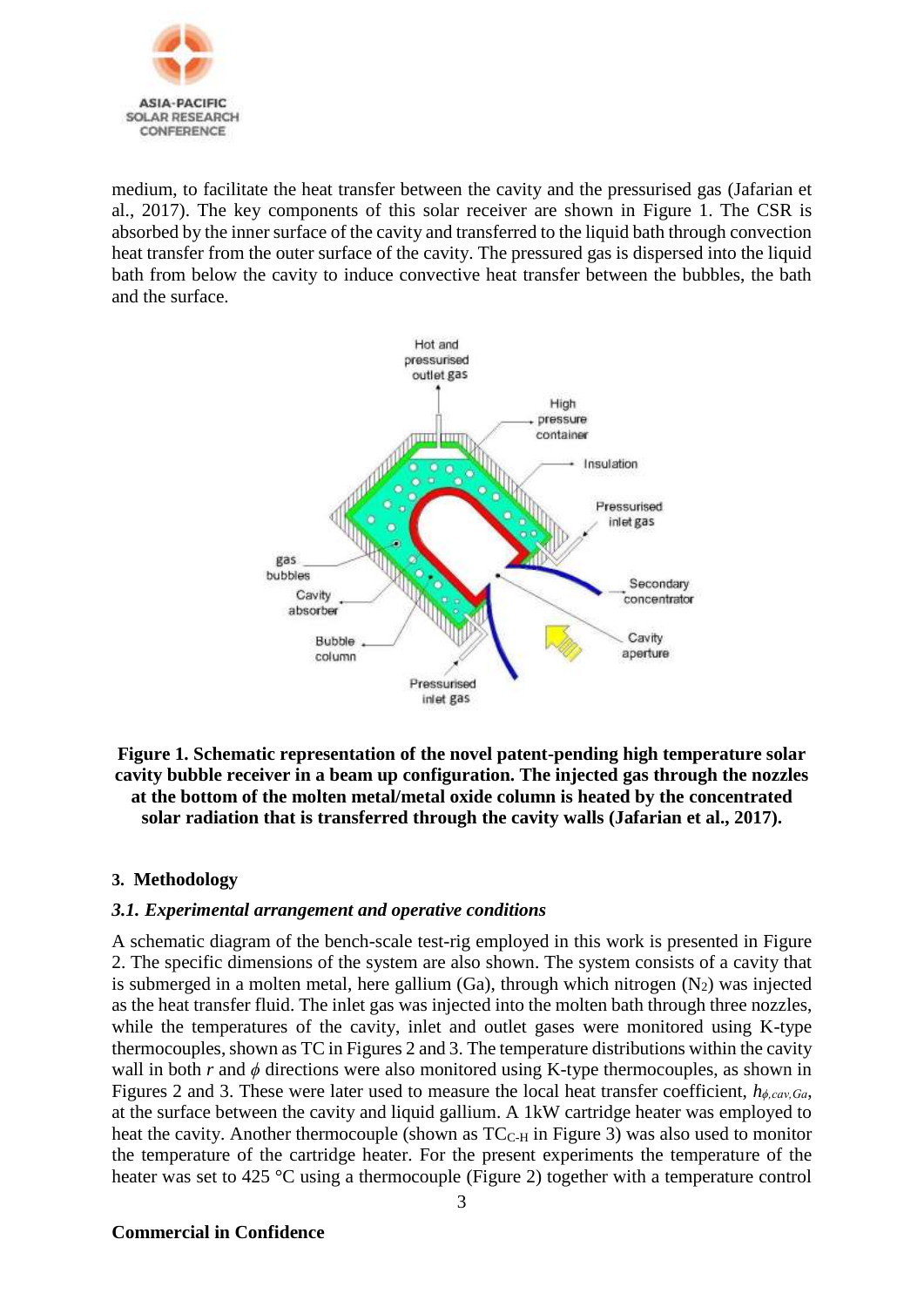

system (not shown). An array of 4 K-type thermocouples (Figure 2) were also used to monitor the temperature of the liquid Ga. Electronic mass flow controllers (ALICAT) were used to control the flow rates of  $N_2$ .



**Figure 2. Schematic diagram of the 1-kW solar bubble receiver, with key dimensions and locations of the thermocouples.**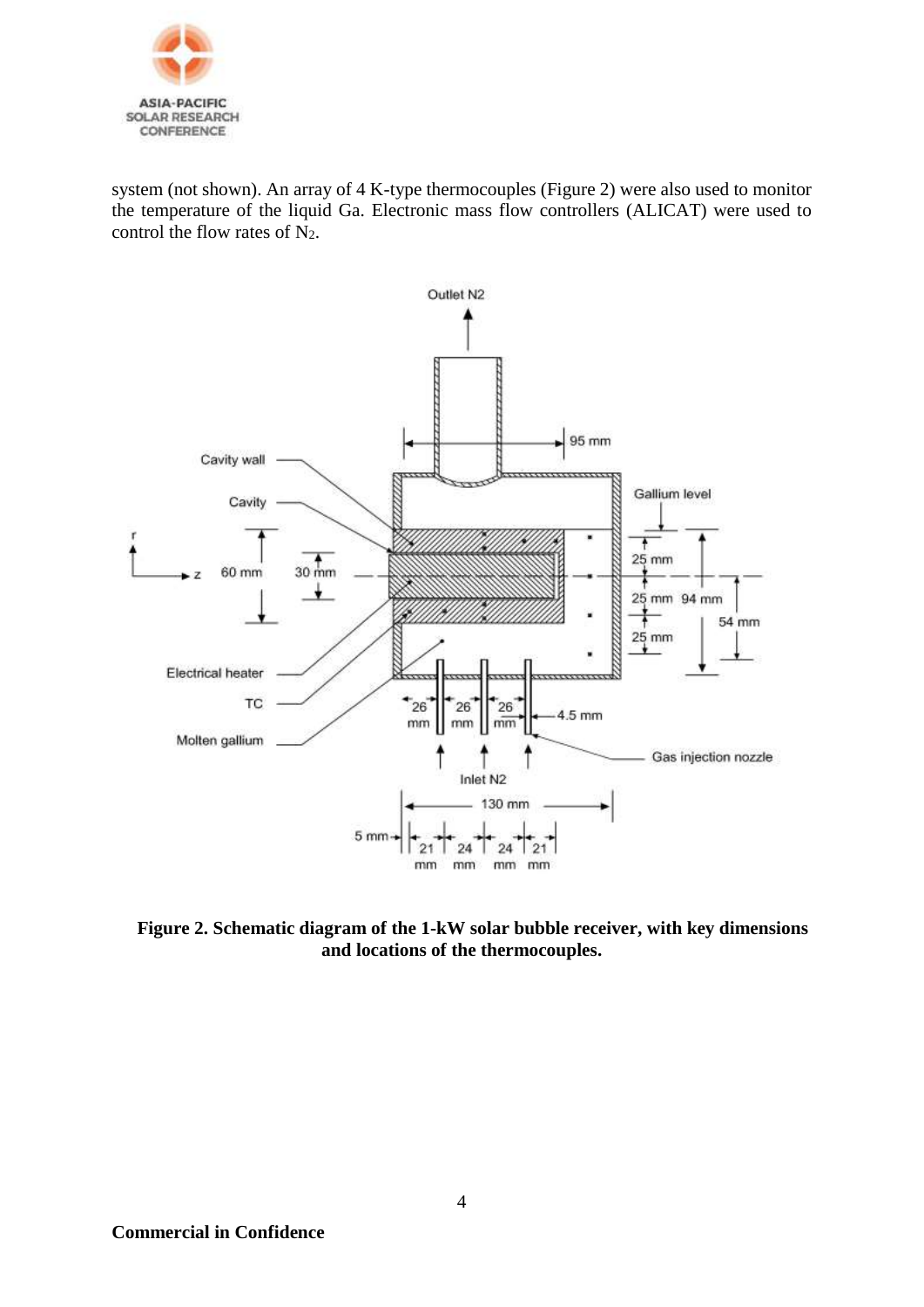



# **Figure 3. Schematic representation of the cavity and heater, showing the key dimensions and location of the thermocouples.**

#### *3.2. Heat transfer analysis*

The local heat transfer coefficient between the cavity surface and molten gallium, *hϕ,cav,Ga*, on the immersed cavity surface is given by:

$$
h_{\phi, cav,Ga} = \frac{k \left. \frac{\partial T}{\partial r} \right|_{r=R_{out}}}{(T_{cav} - T_{Ga})} \,. \tag{1}
$$

In this equation,  $R_{out}$  is the outer diameter of the cavity (Figure 3),  $T_{cav}$  is the surface temperature of the cavity,  $T_{Ga}$  is the average temperature of the liquid Ga and  $k$  is the thermal conductivity of the wall. The numerator of the Equation 1, represents the temperature gradient at the surface of the cavity. This was estimated from variations of temperature in  $r$  and  $\phi$ directions at  $z = 41$  mm only because the maximum temperature variation in temperature along the length of cavity (z direction) was approximately 10 °C. The point  $z = 41$  mm is aligned with the center of the middle nozzle, as shown in Figure 2. The steady state temperature distribution inside the cavity wall in the  $r$  and  $\phi$  directions is given by;

$$
\left(\frac{\partial^2 T}{\partial r^2}\right) + \frac{1}{r} \left(\frac{\partial T}{\partial r}\right) + \frac{1}{r^2} \left(\frac{\partial^2 T}{\partial \phi^2}\right) = 0.
$$
\n(2)

The boundary conditions required for the solution of Equation 2 are as follows: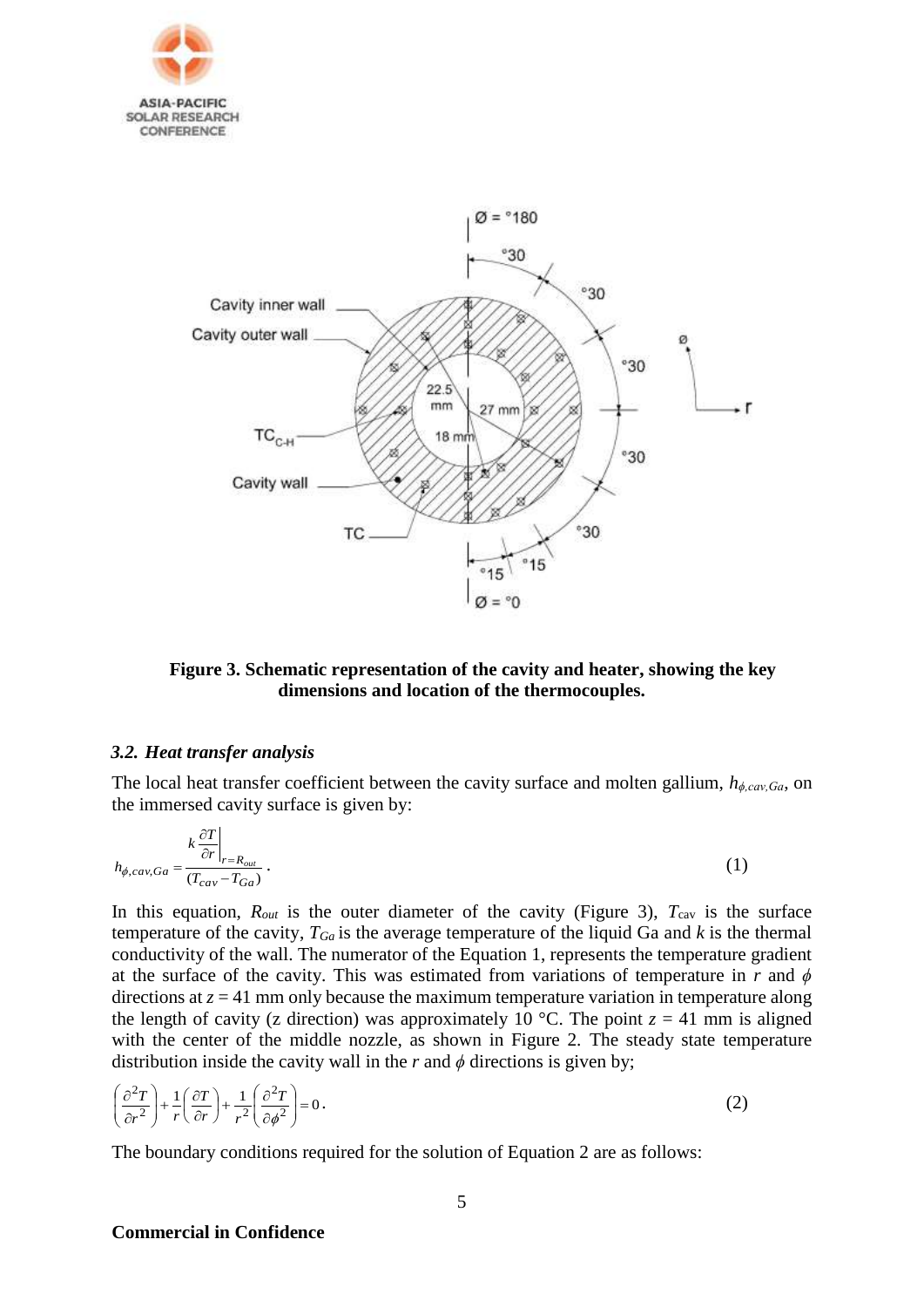

$$
T = T_{cav} \quad at \quad r = R_{in} \tag{3}
$$

$$
T = T_{cav} \quad at \quad r = R_{out}, \tag{4}
$$

$$
T = T_{cav} \quad at \quad \phi = 0,
$$
\n<sup>(5)</sup>

$$
T = T_{cav} \quad at \quad \phi = \pi \tag{6}
$$

Here  $T_{cav}$  is the temperature of the cavity and  $R_{in}$  is the inner diameter of the cavity (Figure 3).

The average heat transfer coefficient at the cavity surface between the cavity surface and molten Ga,  $\bar{h}_{cav,Ga}$ , is given by:

$$
\bar{h}_{cav,Ga} = \frac{1}{A_{out,cav}} \int_{A_{out,cav}} h_{\varphi, cav,Ga} dA \,. \tag{7}
$$

In this equation *Aout,cav* is the outlet surface of the cavity.

The Reynolds number of the outlet gas from the injection nozzles is defined as:

$$
\operatorname{Re}_N = \frac{\rho_g v_g D_N}{\mu},\tag{8}
$$

where  $\rho_g$ ,  $\mu$  and are the density, viscosity and velocity of the outlet gas from the nozzles, while  $D_N$  is the nozzle diameter. The mean average temperature of the cavity wall,  $T_{m, cav}$ , and molten Ga, *Tm,Ga*, are also reported.

#### **4. Results and discussion**

Figure 4 presents the measured temperature of the outlet  $N_2$ , mean average temperature of the cavity surface, *Tm,cav*, and the average temperature of the molten liquid, *Tm,Ga*, as a function of Reynolds number of the outlet  $N_2$  from the injection nozzles,  $Re_N$ . It can be seen that while there is only a small difference of approximately 10 °C between the  $T_{m, cav}$  and  $T_{m, Ga}$  in all assessed range of  $Re_N$ , the difference between the temperature of the outlet  $N_2$  and that of the molten Ga decreases significantly from 260 °C at  $Re_N = 1600$  to 52 °C at  $Re_N = 12800$ . Furthermore the effect of *Re<sub>N</sub>* on outlet N<sub>2</sub> temperature is more significant at low values of *Re<sub>N</sub>* than high ones. For example, an increase in *Re<sup>N</sup>* from 1600 to 3200 drops the temperature difference between the outlet  $N_2$  and molten Ga by 28%, while this drop is approximately 18% for increasing of *Re<sup>N</sup>* from 11200 to 12800. This indicates that the rate of heat transfer between the  $N_2$  and molten Ga, depends strongly on the turbulence induced within the gas-liquid system by injection of gas, while the rate of heat transfer between the liquid Ga and hot surface is almost independent from it.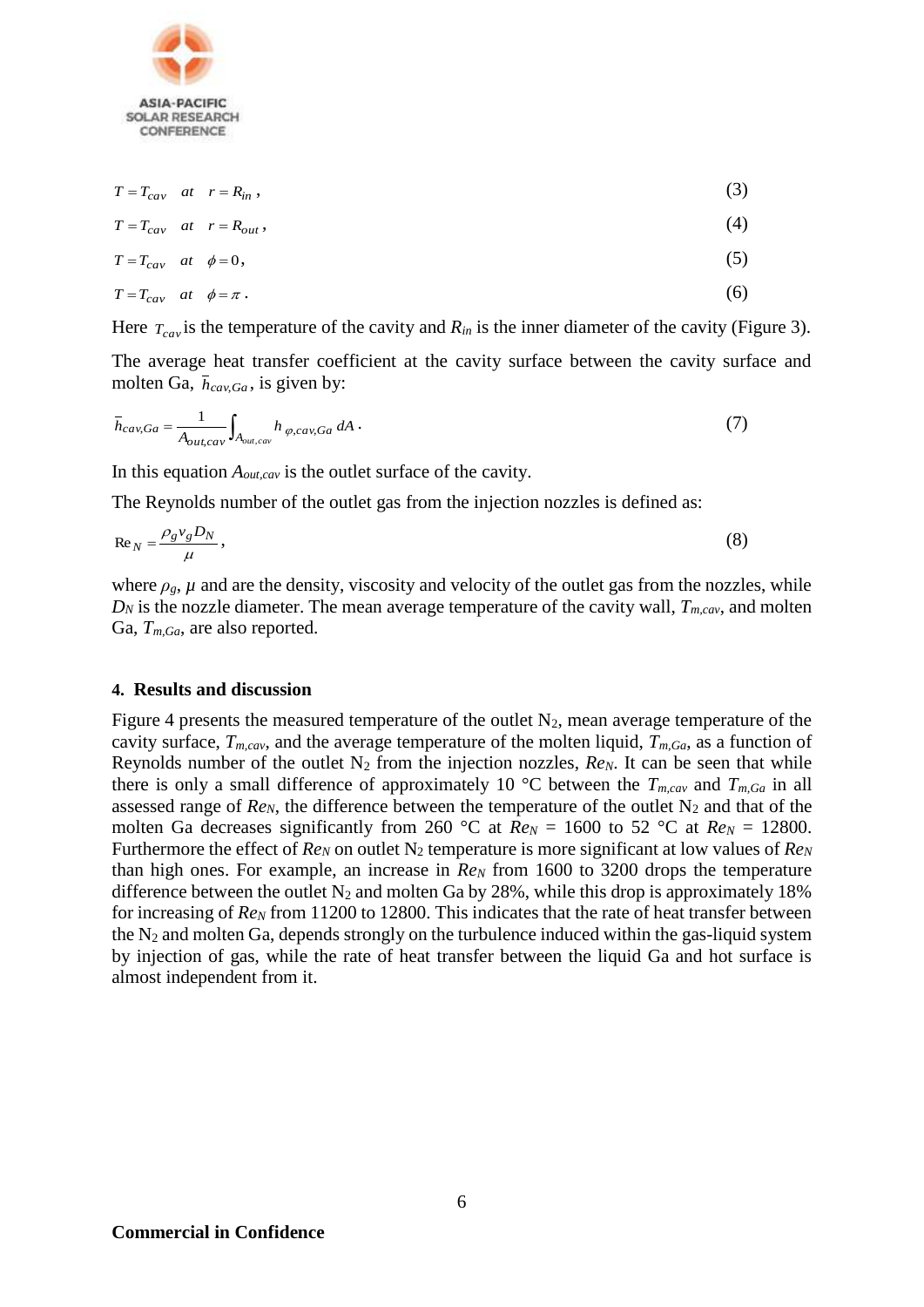



**Figure 4. Measured temperature of the outlet N2, mean temperature of the molten gallium and mean temperature of the cavity surface (left hand axis) together with the estimated average heat transfer coefficient on cavity surface between the cavity surface and the molten gallium (right hand axis).** 

Figure 5 presents the measured distribution of the local heat transfer on the cavity surface, *hϕ,cav,Ga*, as a function of azimuthal angle, *ϕ*, for different *ReN*. As can be seen *hφ,cav,Ga* was found to depend significantly on  $\phi$ . In particular, in the assessed range of  $Re_N$  the maximum  $h_{\varphi, cav,Ga}$ was found to occur, at  $\phi < 20^{\circ}$  and  $\phi = 180^{\circ}$ , together with another peak at  $\phi \sim 60^{\circ}$  for the higher Reynolds number cases. The peaks at  $\phi$  < 20° and 180 ° can be attributed to the forward and rear stagnation points at the surface of a cylinder, while the  $\phi \sim 60^{\circ}$  case is probably attributed to combined influences of flow separation around the cylinder and the role of buoyancy, although further work is needed to assess this better. It can be also seen that a local minimum in  $h_{\phi, cav, Ga}$  is found at  $\phi = 150$ . It was also found that  $h_{\phi, cav, Ga}$  on the cavity surface increases relatively with *Re<sub>N</sub>* in all assessed range of *Re<sub>N</sub>*. This is in agreement with the variations of the average heat transfer coefficient on cavity surface,  $\bar{h}_{cav,Ga}$ , with  $Re_N$ , shown in Figure 4. It can be seen that  $\bar{h}_{cav,Ga}$  increases significantly from 2600 W/m<sup>2</sup>C at  $Re_N = 1600$ to 4900 W/m<sup>2</sup>C at  $Re_N$  = 12800. This demonstrates the significance of the flow regime around the cavity on the heat transfer coefficient, which depends significantly on the nozzle designs in term of size and location within the cavity.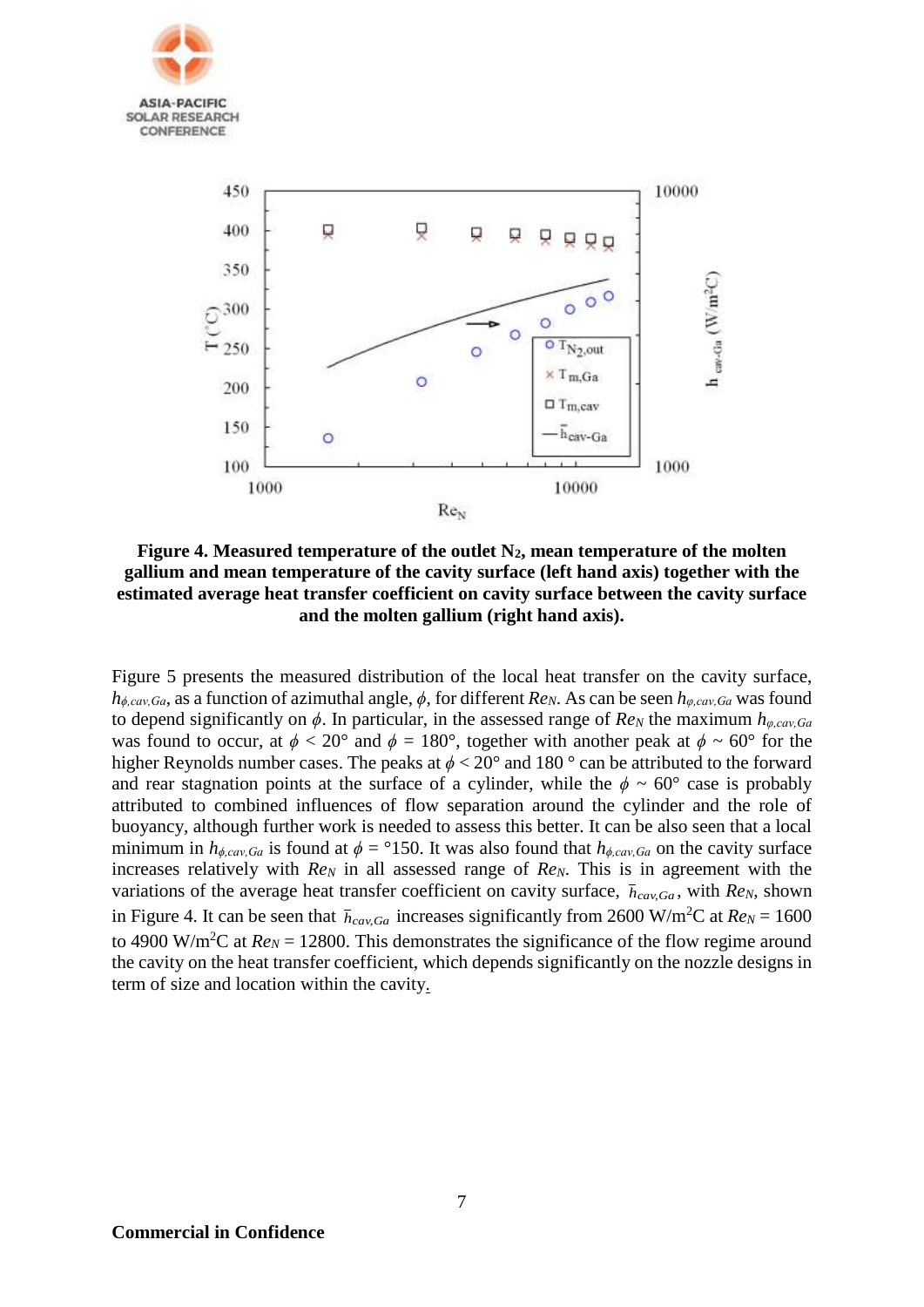

**Figure 5. Variations of local heat transfer coefficient with azimuthal position in the cavity surface for different nozzles Reynolds number.** 

# **5. Conclusions**

These small scale trials demonstrate that there is good potential to achieve high rates of heat transfer between a gas and a cavity receiver by bubbling it through a molten metal. Good heat transfer coefficients were measured, with a temperature difference of only 10 °C between the temperature of the cavity and that of the molten metal. In addition, the temperature difference between the molten metal bath and the outlet gas decreases as the gas flow rate is increased, which implies even higher heat transfer rates are possible with optimization of the bubbler. Nevertheless, it is premature to conclude strong potential for industrial-scale solar thermal receivers, since the effects of scale are not yet well understood.

The specific outcomes from the experimental investigation on the concept of using a bubbling gas within a liquid metal as heat transfer medium in a small-scale solar receiver are as follows:

- The temperature difference between the molten gallium and cavity surface is almost independent of *Re<sub>N</sub>*, while the temperature of the outlet gas is strongly sensitive to it.
- The local heat transfer between the cavity and Ga,  $h_{\phi, cav,Ga}$  varies significantly with  $\varphi$  in 1600 <*Re<sub>N</sub>* < 12800. The maximum  $h_{\phi, cav, Ga}$  is achieved at  $\varphi = 0$  and  $\phi = 180$ , while the minimum of  $h_{\phi, cav,Ga}$  has occurred at  $\varphi = 150$ .

#### **References**

Ávila-Marín, A.L., 2011. Volumetric receivers in solar thermal power plants with central receiver system technology: a review. Solar Energy 85, 891-910.

Boyce, M.P., 2012. Gas turbine engineering handbook. Butterworth-Heinemann.

Buck, R., Brauning, T., Denk, T., Pfander, M., Schwarzbozl, P., Tellez, F., 2002. Solar-hybrid gas turbine-based power tower systems (REFOS). Journal of Solar Energy Engineering 124, 2-9.